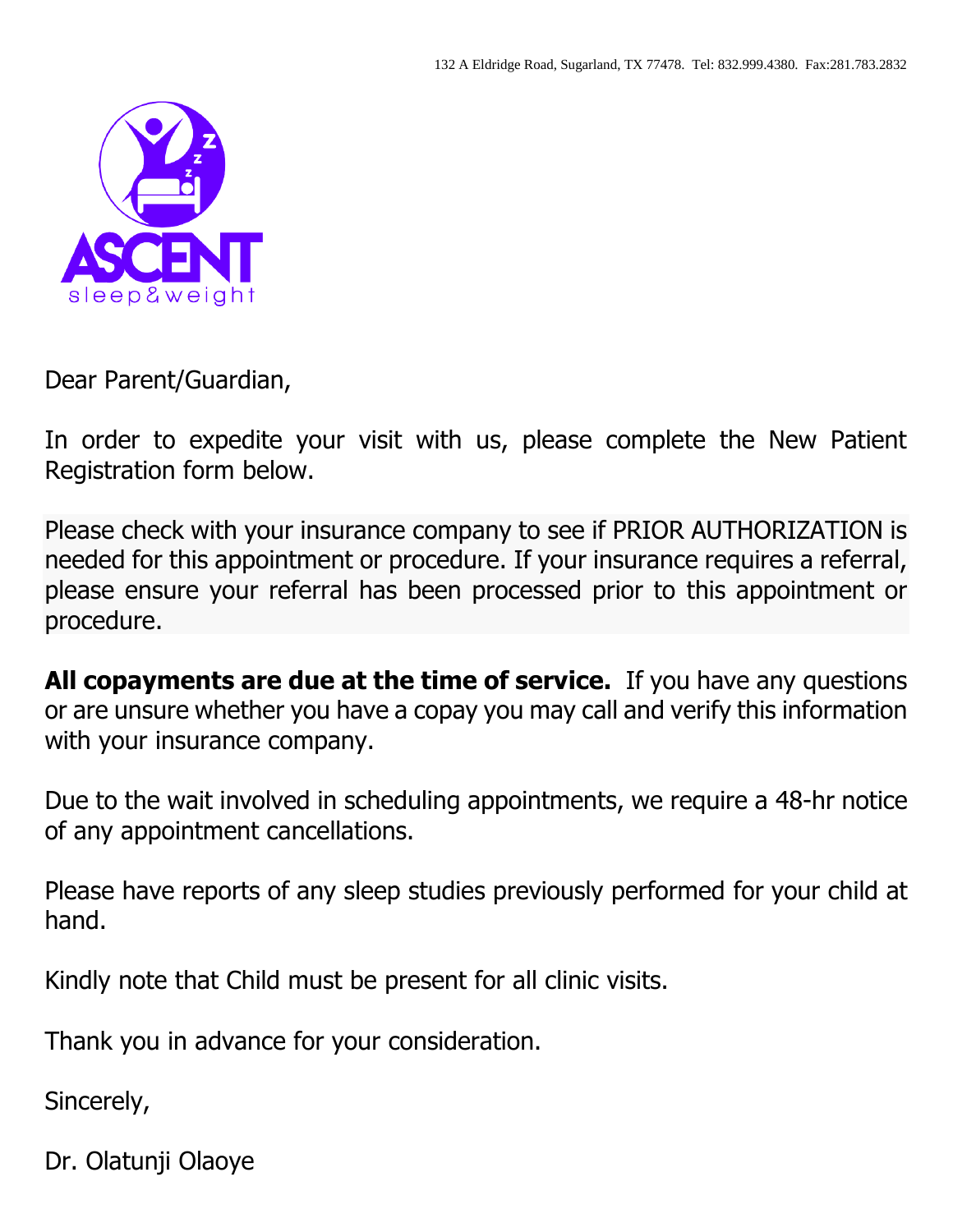

**Patient No: \_\_\_\_\_\_\_\_\_\_\_\_\_\_\_\_\_\_\_\_\_\_\_\_\_\_\_\_\_\_\_\_\_\_\_\_\_\_\_\_\_\_\_\_ File No: \_\_\_\_\_\_\_\_\_\_\_\_\_\_\_\_\_\_\_\_\_\_\_\_\_\_\_\_\_\_\_\_\_\_\_\_\_** 

# **PATIENT INFORMATION ASCENT SLEEP & WEIGHT**

| PATIENT NAME (PLEASE PRINT)                                                                                                                                                                                                                                                                                   | SSN#                           |  | <b>SEX</b><br>$\sqcap M$<br>$\neg F$ | <b>BIRTH DATE</b>                                     |
|---------------------------------------------------------------------------------------------------------------------------------------------------------------------------------------------------------------------------------------------------------------------------------------------------------------|--------------------------------|--|--------------------------------------|-------------------------------------------------------|
| <b>STREET ADDRESS</b>                                                                                                                                                                                                                                                                                         | <b>CITY AND STATE</b>          |  | <b>ZIP CODE</b>                      | HOME PHONE #                                          |
| <b>E-MAIL ADDRESS</b>                                                                                                                                                                                                                                                                                         | <b>CELL PHONE#</b>             |  |                                      | <b>BUSINESS PHONE #</b><br>EXT.                       |
| <b>EMERGENCY CONTACT NAME</b>                                                                                                                                                                                                                                                                                 | <b>RELATIONSHIP TO PATIENT</b> |  |                                      |                                                       |
| <b>RACE</b>                                                                                                                                                                                                                                                                                                   | <b>ETHNICITY</b>               |  |                                      | LANGUAGE PREFERENCE                                   |
| I GIVE ASCENT SLEEP & WEIGHT STAFF PERMISSION TO LEAVE<br>MESSAGES REGARDING MY MEDICAL CARE AND/ OR APPOINTMENT<br>CONFIRMATION INFORMATION ON (CHECK ALL THAT APPLY):<br><b>D CELL PHONE</b><br>$\Box$ E-MAIL<br><b>D HOME PHONE</b><br>FINANCIALLY RESPONSIBLE PARTY'S NAME (IF DIFFERENT<br>FROM PATIENT) | FROM PATIENT)                  |  | <b>SPOUSE OR PARENT'S NAME</b>       | FINANCIALLY RESPONSIBLE PARTY'S ADDRESS (IF DIFFERENT |
| <b>REFERRING PHYSICIAN</b>                                                                                                                                                                                                                                                                                    |                                |  |                                      | ADDRESS/ CITY/ STATE/ ZIP CODE (IF KNOWN)             |
| <b>PRIMARY CARE PHYSICIAN</b>                                                                                                                                                                                                                                                                                 |                                |  |                                      | ADDRESS/ CITY/ STATE/ ZIP CODE (IF KNOWN)             |
| PHARMACY NAME AND PHONE NUMBER                                                                                                                                                                                                                                                                                |                                |  |                                      | ADDRESS/ CITY/ STATE/ ZIP CODE (IF KNOWN)             |
| <b>REASON FOR VISIT</b>                                                                                                                                                                                                                                                                                       |                                |  |                                      |                                                       |
| How Did You Hear About Us?                                                                                                                                                                                                                                                                                    |                                |  |                                      |                                                       |

□Doctor's Referral □Friend □Hospital □Close to Home/Work □Online □Family Member

□Other \_\_\_\_\_\_\_\_\_\_\_\_\_\_\_\_\_\_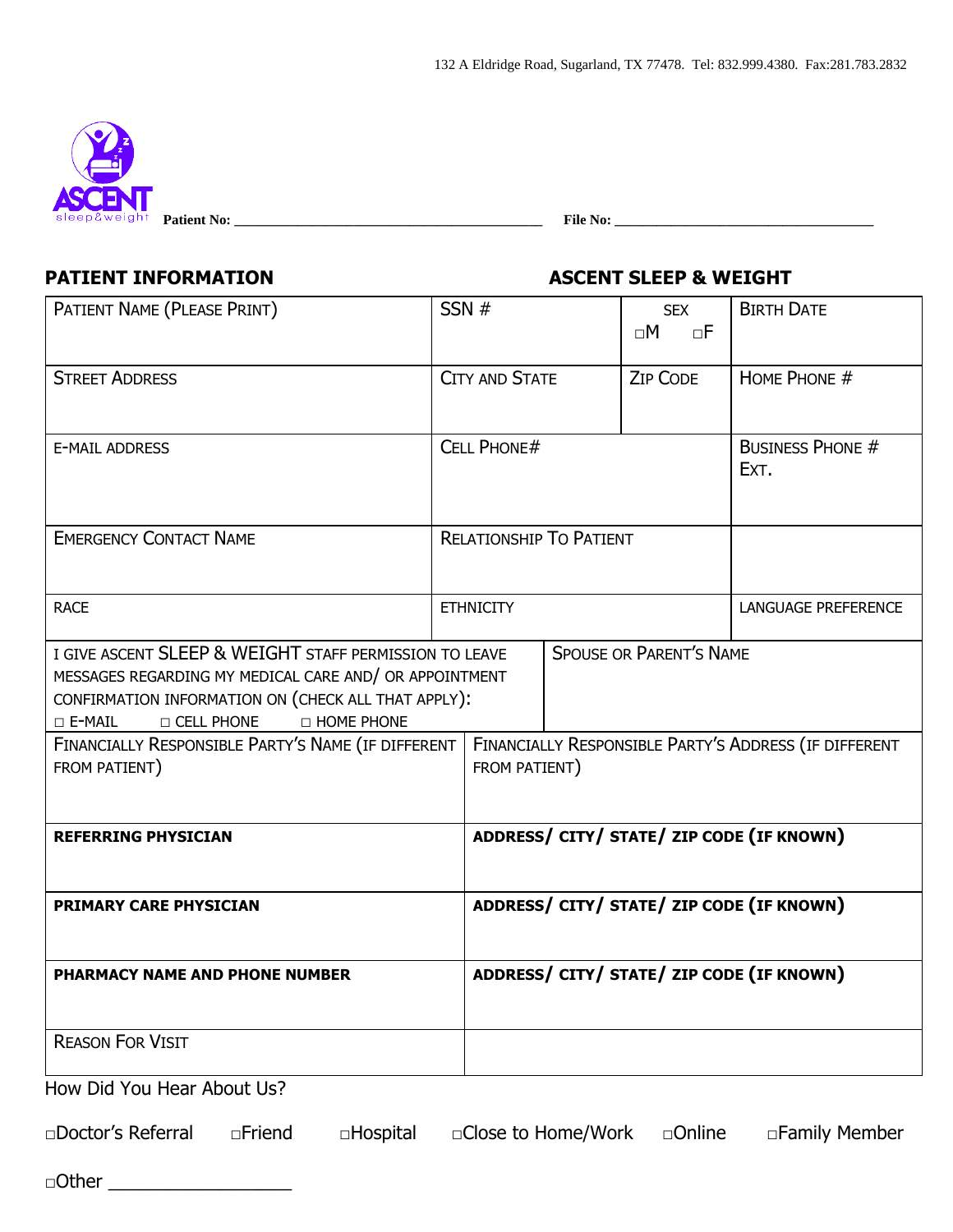| INSURANCE INFORMATION                                                             |                   | Please Provide Insurance Card(s) for copying                                                                                                                                                                                                                                                                          |
|-----------------------------------------------------------------------------------|-------------------|-----------------------------------------------------------------------------------------------------------------------------------------------------------------------------------------------------------------------------------------------------------------------------------------------------------------------|
| #1 PRIMARY INSURANCE                                                              |                   | Insurance card not available                                                                                                                                                                                                                                                                                          |
| Policy Holder Name (Name listed on Policy Card):                                  |                   |                                                                                                                                                                                                                                                                                                                       |
|                                                                                   |                   | Middle: Last: Last: Last: Last: Last: Last: Last: Last: Last: Last: Last: Last: Last: Last: Last: Last: Last: Last: Last: Last: Last: Last: Last: Last: Last: Last: Last: Last: Last: Last: Last: Last: Last: Last: Last: Last                                                                                        |
|                                                                                   |                   |                                                                                                                                                                                                                                                                                                                       |
| Date of Birth                                                                     | Policy Holder SSN |                                                                                                                                                                                                                                                                                                                       |
| Relationship to Patient: aSelf aspouse aChild aParent                             |                   |                                                                                                                                                                                                                                                                                                                       |
|                                                                                   |                   |                                                                                                                                                                                                                                                                                                                       |
|                                                                                   |                   |                                                                                                                                                                                                                                                                                                                       |
|                                                                                   |                   |                                                                                                                                                                                                                                                                                                                       |
| <b>Claims Mailing Address</b>                                                     |                   | City<br>State<br>Zip                                                                                                                                                                                                                                                                                                  |
|                                                                                   |                   |                                                                                                                                                                                                                                                                                                                       |
| Co-Payment: \$                                                                    |                   |                                                                                                                                                                                                                                                                                                                       |
| #2 SECONDARY INSURANCE                                                            |                   | Insurance card not available                                                                                                                                                                                                                                                                                          |
| Policy Holder Name (Name listed on Policy Card):                                  |                   |                                                                                                                                                                                                                                                                                                                       |
|                                                                                   |                   | Middle: Last: Last: Last: Last: Last: Last: Last: Last: Last: Last: Last: Last: Last: Last: Last: Last: Last: Last: Last: Last: Last: Last: Last: Last: Last: Last: Last: Last: Last: Last: Last: Last: Last: Last: Last: Last                                                                                        |
| Policy Holder's $\frac{1}{2}$                                                     |                   | $\overline{\phantom{a}}$ Is this person a patient of Ascent S&W $\Box$ Yes $\Box$ No                                                                                                                                                                                                                                  |
| Date of Birth                                                                     | Policy Holder SSN |                                                                                                                                                                                                                                                                                                                       |
| Relationship to Patient: □Self □Spouse □Child □Parent □Other ____________________ |                   |                                                                                                                                                                                                                                                                                                                       |
|                                                                                   |                   |                                                                                                                                                                                                                                                                                                                       |
| Policy ID $\#$ :                                                                  |                   | Group # $\frac{1}{2}$ $\frac{1}{2}$ $\frac{1}{2}$ $\frac{1}{2}$ $\frac{1}{2}$ $\frac{1}{2}$ $\frac{1}{2}$ $\frac{1}{2}$ $\frac{1}{2}$ $\frac{1}{2}$ $\frac{1}{2}$ $\frac{1}{2}$ $\frac{1}{2}$ $\frac{1}{2}$ $\frac{1}{2}$ $\frac{1}{2}$ $\frac{1}{2}$ $\frac{1}{2}$ $\frac{1}{2}$ $\frac{1}{2}$ $\frac{1}{2}$ $\frac$ |
|                                                                                   |                   |                                                                                                                                                                                                                                                                                                                       |
| <b>Claims Mailing Address</b>                                                     |                   | City<br>State<br>Zip                                                                                                                                                                                                                                                                                                  |
|                                                                                   |                   |                                                                                                                                                                                                                                                                                                                       |
| Co-Payment: \$                                                                    |                   |                                                                                                                                                                                                                                                                                                                       |

### **ALL CO-PAYMENTS ARE DUE AT THE TIME OF SERVICE. PLEASE INCLUDE ALL NECESSARY INSURANCE FORMS AT THIS TIME. INSURANCE ASSIGNMENT OF BENEFITS.**

| Cianation<br>Signature | <b>DATE</b> |
|------------------------|-------------|
|                        |             |

### **I HEREBY AUTHORIZE RELEASE OF ANY MEDICAL INFORMATION NECESSARY TO PROCESS THIS CLAIM.**

I certify that the above information is true. I authorize my insurance benefits be paid directly to provider ASCENT HEALTHCARE SOLUTIONS. I understand that I am financially responsible for any balance. I also authorize Ascent Healthcare Solutions or insurance company to release any information required to process my claims. Patients are responsible for the payment of co-pays, co-insurance, deductible and all other procedures or treatment not covered by their insurance plan. Payment is due at the time of service. Patients may incur and are responsible for the payment of additional charges at the discretion of Ascent Healthcare Solutions and all such charges will be duly itemized and explained to the patient. Please be advised that it remains the patient's responsibility to let us know at the time of service if the insurance policy has changed or has been termed for any reason. If insurance policy has been termed at time of service for any reason, patient will be financially responsible for 100% of the charges. I agree that I am financially responsible for charges incurred that are not covered by my insurance.

|  | only<br><b>USP</b> |  |  |
|--|--------------------|--|--|
|--|--------------------|--|--|

Reviewed by:

**Child's Name:** <u>Child's Name:</u> 2008. [2018] **Date of Appointment:** 2018. [2018] **Date of Appointment:** 2018. [2018] **Date of Appointment:** 2018. [2018] **Date of Appointment:** 2018. [2018] **Date of Appointment:** 2018. [201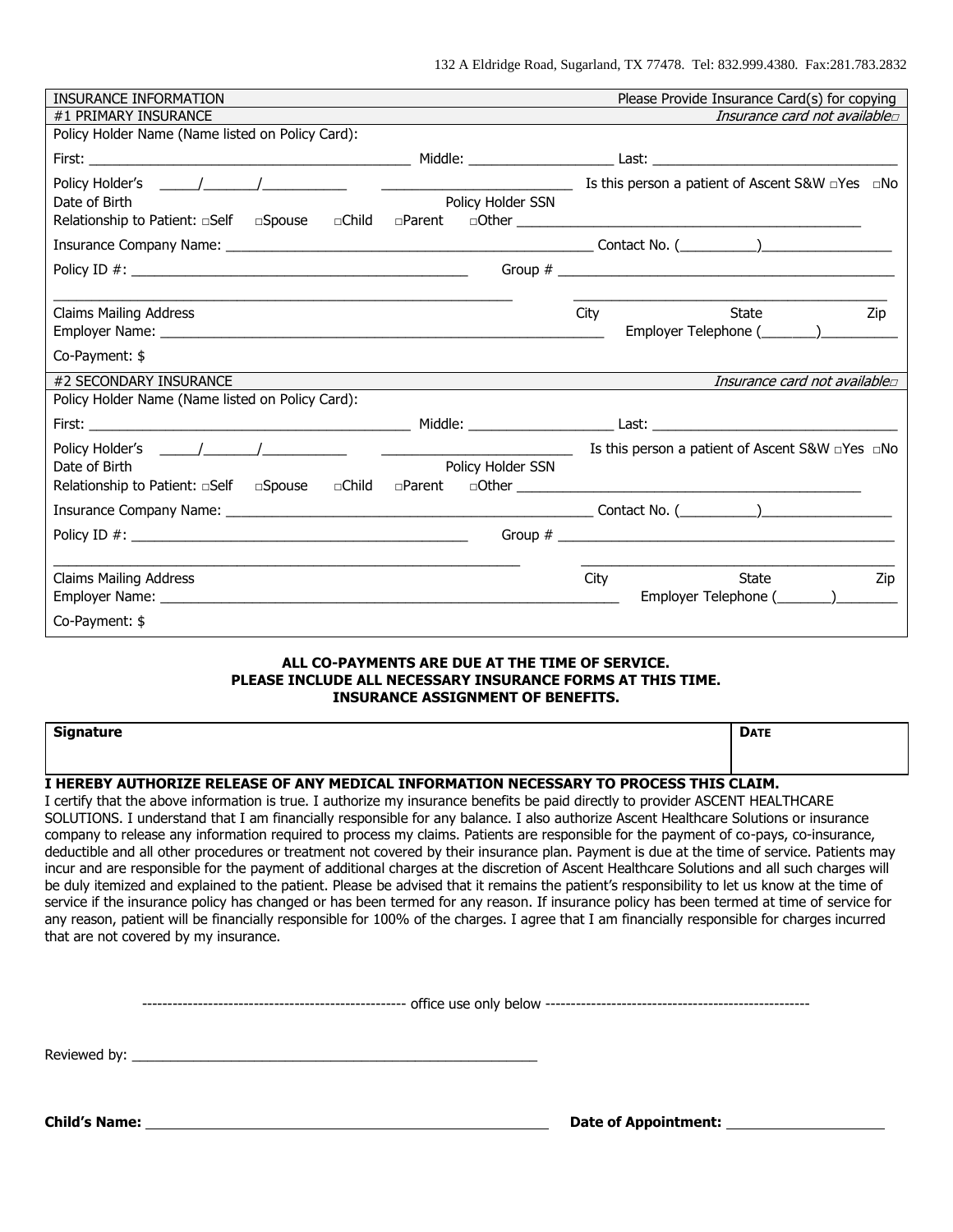$\mathbf{r}$ 

## **ASCENT SLEEP & WEIGHT NEW PATIENT VISIT**

It is important that we have complete and accurate information about you and your medical condition(s). Please read instructions carefully and complete the following:

### **PHYSICIAN INFORMATION**

Please complete the following information for all physicians/health care providers you have seen within the past 5 years (starting with your Primary Care Provider):  $\mathbf{L}$  and  $\mathbf{L}$  and  $\mathbf{L}$  $\mathbf{r}$  $\mathbf{L}^{\mathbf{L}}$  $\mathbf{r}$ 

| Name | City | Specialty or Problem  | Approximate<br>dates seen | May we send reports to<br>them. Please indicate<br>Yes or No |
|------|------|-----------------------|---------------------------|--------------------------------------------------------------|
|      |      | Primary Care Provider |                           |                                                              |
|      |      |                       |                           |                                                              |
|      |      |                       |                           |                                                              |
|      |      |                       |                           |                                                              |
|      |      |                       |                           |                                                              |
|      |      |                       |                           |                                                              |

## **Additional Physician(s) you would like reports sent to:**

### **MEDICATION(S)**

Are you currently taking any prescription and/or non-prescription medications including vitamins, nutritional supplements, oral contraceptives, pain relievers, diuretics, laxatives, and cold medications?  $\Box$  No  $\Box$  Yes If yes, list medications below:

**\_\_\_\_\_\_\_\_\_\_\_\_\_\_\_\_\_\_\_\_\_\_\_\_\_\_\_\_\_\_\_\_\_\_\_\_\_\_\_\_\_\_\_\_\_\_\_\_\_\_\_\_\_\_\_\_\_\_\_\_\_\_\_\_\_\_\_\_\_\_\_\_\_\_\_\_\_\_\_\_\_\_\_\_\_\_\_\_\_\_\_\_**

| <b>NAME OF MEDICATION</b> | DOSE (I.E., MGS) | <b>HOW OFTEN TAKEN</b> |
|---------------------------|------------------|------------------------|
|                           |                  |                        |
|                           |                  |                        |
|                           |                  |                        |
|                           |                  |                        |
|                           |                  |                        |
|                           |                  |                        |
|                           |                  |                        |
|                           |                  |                        |
|                           |                  |                        |
|                           |                  |                        |

| Are there other medications you have recently used? $\Box$ No $\Box$ Yes If yes, list medications below: |  |  |
|----------------------------------------------------------------------------------------------------------|--|--|
|----------------------------------------------------------------------------------------------------------|--|--|

Do you have allergic reaction to any food? (please list food and reaction)

\_\_\_\_\_\_\_\_\_\_\_\_\_\_\_\_\_\_\_\_\_\_\_\_\_\_\_\_\_\_\_\_\_\_\_\_\_\_\_\_\_\_\_\_\_\_\_\_\_\_\_\_\_\_\_\_\_\_\_\_\_\_\_\_\_\_\_\_\_\_\_\_\_\_\_\_\_\_\_\_\_\_\_\_\_\_\_\_\_\_\_\_\_\_\_\_\_\_\_\_\_\_\_\_\_\_\_\_\_\_\_ \_\_\_\_\_\_\_\_\_\_\_\_\_\_\_\_\_\_\_\_\_\_\_\_\_\_\_\_\_\_\_\_\_\_\_\_\_\_\_\_\_\_\_\_\_\_\_\_\_\_\_\_\_\_\_\_\_\_\_\_\_\_\_\_\_\_\_\_\_\_\_\_\_\_\_\_\_\_\_\_\_\_\_\_\_\_\_\_\_\_\_\_\_\_\_\_\_\_\_\_\_\_\_\_\_\_\_\_\_\_\_

\_\_\_\_\_\_\_\_\_\_\_\_\_\_\_\_\_\_\_\_\_\_\_\_\_\_\_\_\_\_\_\_\_\_\_\_\_\_\_\_\_\_\_\_\_\_\_\_\_\_\_\_\_\_\_\_\_\_\_\_\_\_\_\_\_\_\_\_\_\_\_\_\_\_\_\_\_\_\_\_\_\_\_\_\_\_\_\_\_\_\_\_\_\_\_\_\_\_\_\_\_\_\_\_\_\_\_ \_\_\_\_\_\_\_\_\_\_\_\_\_\_\_\_\_\_\_\_\_\_\_\_\_\_\_\_\_\_\_\_\_\_\_\_\_\_\_\_\_\_\_\_\_\_\_\_\_\_\_\_\_\_\_\_\_\_\_\_\_\_\_\_\_\_\_\_\_\_\_\_\_\_\_\_\_\_\_\_\_\_\_\_\_\_\_\_\_\_\_\_\_\_\_\_\_\_\_\_\_\_\_\_\_\_\_

Are there other medications you would prefer not to take because of prior side effects?  $\Box$ No  $\Box$  Yes If yes, list below:

Does your child have a learning disorder or IEP?  $\Box$  No  $\Box$  Yes: If yes, please describe: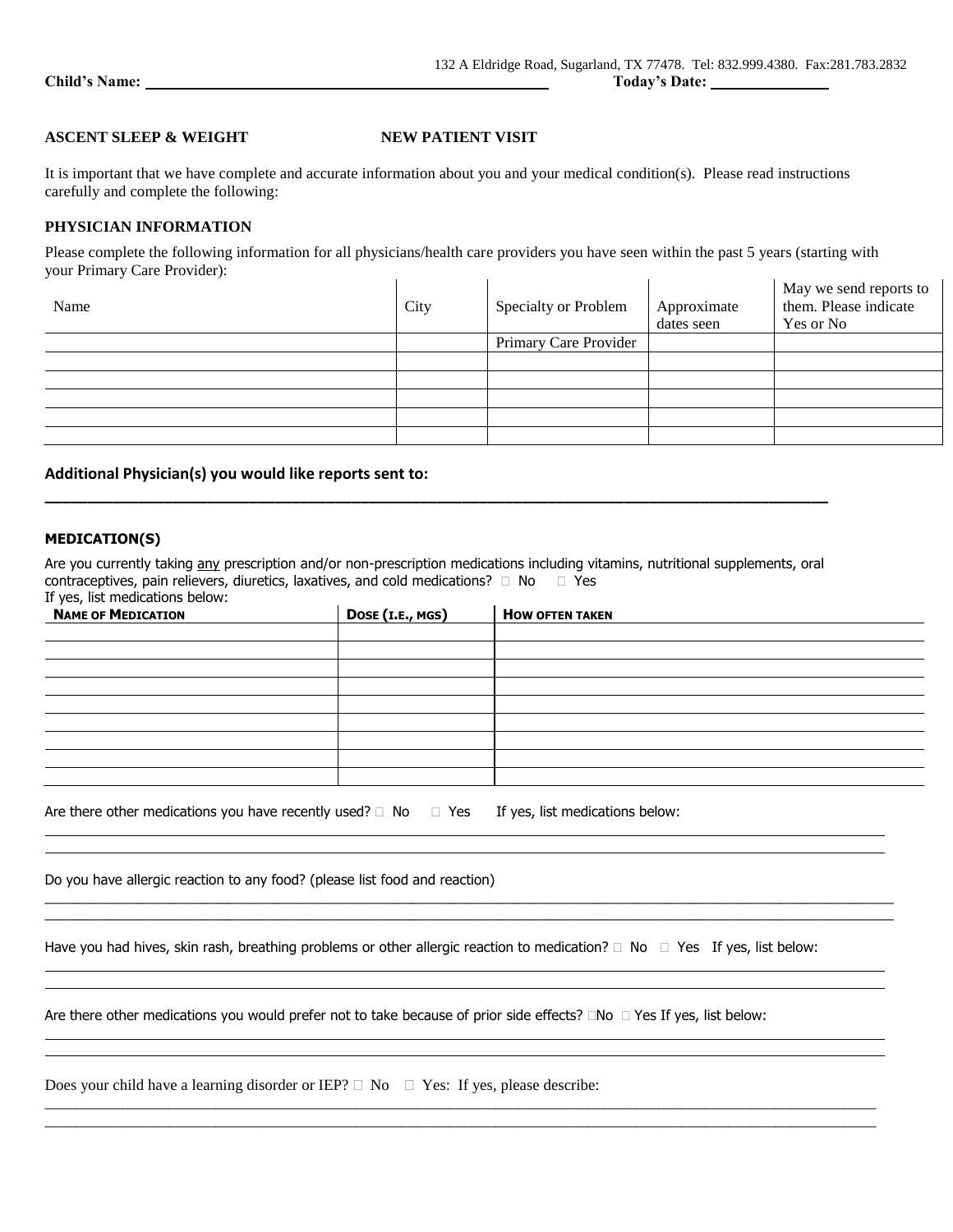**Childs Name:** <u>Date of Appointment:</u> 2014

## **PAST MEDICAL HISTORY**

Have you EVER had any of the following: **DESCRIBE: DESCRIBE:** 

| Anesthesia complications                                   | $\Box$ No $\Box$ Yes |  |
|------------------------------------------------------------|----------------------|--|
| Anxiety, depression, mental illness                        | $\Box$ No $\Box$ Yes |  |
| Blood problems (bleeding, anemia, high or low white count) | $\Box$ No $\Box$ Yes |  |
| <b>Diabetes</b>                                            | $\Box$ No $\Box$ Yes |  |
| Stroke or TIA                                              | $\Box$ No $\Box$ Yes |  |
| Treatment for alcohol or drug abuse                        | $\Box$ No $\Box$ Yes |  |
| Concerns regarding ADD/ADHD or other learning disorder     | $\Box$ No $\Box$ Yes |  |

Indicate whether you have EVER had a medical problem and/or surgical problem related to each of the following by placing a check in the appropriate box(es). Describe the problem, type of surgery and approximate dates. CIRCLE the appropriate choice when multiple choices are listed in a question.

|                                      | <b>DESCRIBE:</b> |
|--------------------------------------|------------------|
| Medical<br>Surgical                  |                  |
| Medical<br>Surgical                  |                  |
| Medical<br>Surgical                  |                  |
| Medical<br>Surgical                  |                  |
| Medical<br>Surgical                  |                  |
| Medical<br>Surgical                  |                  |
| Medical<br>Surgical<br>П             |                  |
| Medical<br>$\Box$ Surgical           |                  |
| Medical<br>Surgical<br>П.            |                  |
| Medical<br>Surgical                  |                  |
| Medical<br>$\Box$ Surgical<br>$\Box$ |                  |
| Medical<br>$\Box$ Surgical           |                  |
| □ Surgical<br>Medical<br>П           |                  |
| Medical<br>Surgical<br>П             |                  |
| $\Box$ Surgical<br>П<br>Medical      |                  |
| Medical<br>Surgical                  |                  |
| Medical<br>$\Box$ Surgical<br>П      |                  |
| Medical<br>$\Box$ Surgical           |                  |
| Medical<br>Surgical                  |                  |
| Medical<br>Surgical                  |                  |
| Medical<br>Surgical                  |                  |
| Medical<br>Surgical                  |                  |
|                                      | <b>DESCRIBE:</b> |
| $\Box$ both<br>mouth<br>nose<br>П    |                  |
| Yes<br>N <sub>o</sub>                |                  |
| Yes<br>$\Box$ No<br>$\Box$           |                  |
| Yes<br>$\Box$ No<br>П.               |                  |
| Yes<br>$\Box$ No                     |                  |
|                                      |                  |

| Sweat during sleep?                                                                              | $\Box$ No $\Box$ Yes |  |
|--------------------------------------------------------------------------------------------------|----------------------|--|
| Sleep in odd positions? (head hanging off the bed, head stretched backwards, on all fours, knees |                      |  |
| up to chest, on multiple pillows)?                                                               | $\Box$ No $\Box$ Yes |  |
| Act restless during sleep?                                                                       | $\Box$ No $\Box$ Yes |  |
| Complain of uncomfortable legs at night or growing pains?                                        | $\Box$ No $\Box$ Yes |  |
|                                                                                                  | $\Box$ No $\Box$ Yes |  |
| Fall as leep easily in a car or on the bus (circle which)?                                       | $\Box$ No $\Box$ Yes |  |
| Fall as leep during school?                                                                      | $\Box$ No $\Box$ Yes |  |
|                                                                                                  |                      |  |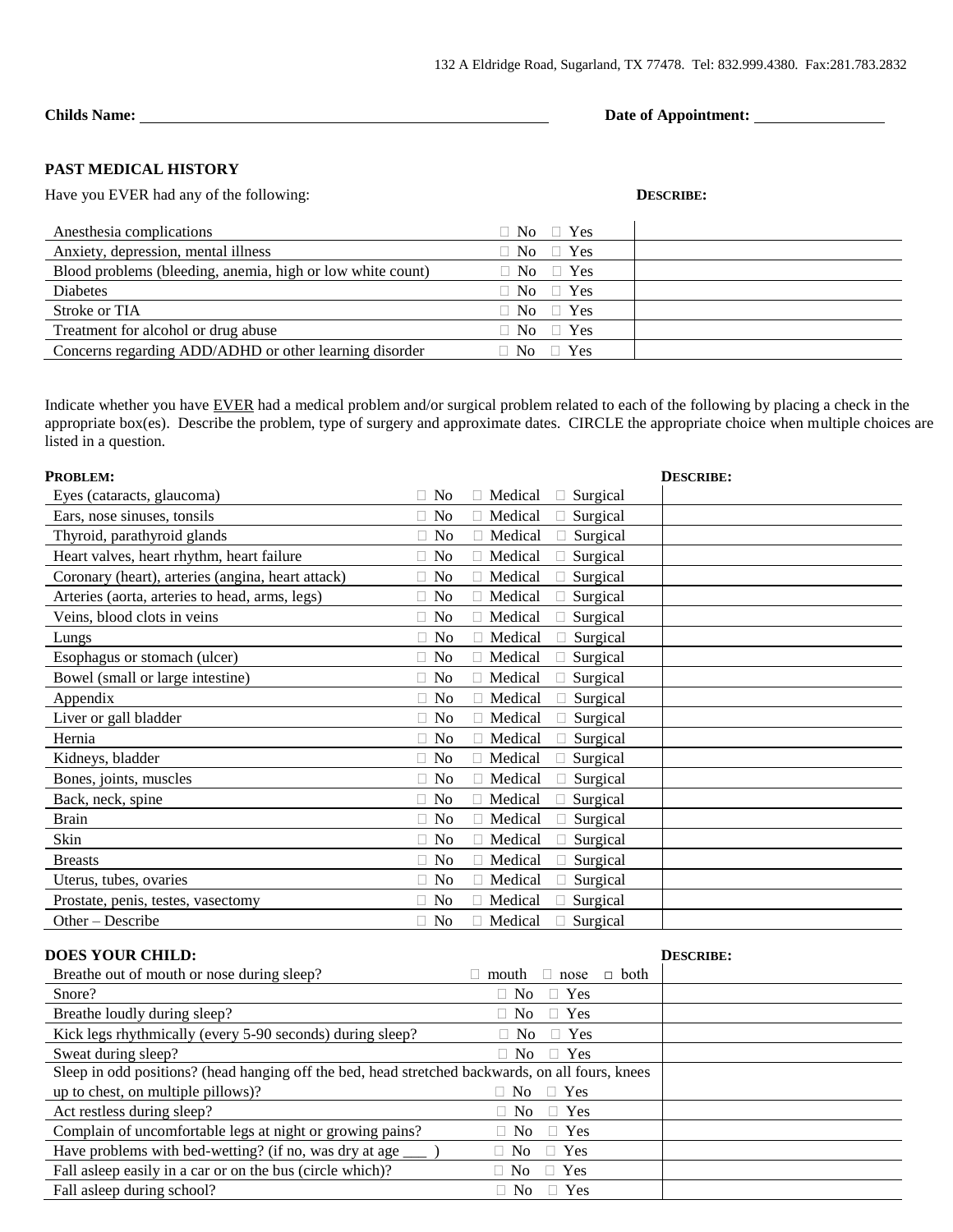| <b>Childs Name:</b>                               |                |                      |                | Date of Appointment: |                 |              |
|---------------------------------------------------|----------------|----------------------|----------------|----------------------|-----------------|--------------|
| <b>PAST SOCIAL HISTORY</b>                        |                |                      |                |                      |                 |              |
| (please check) Parent Marital Status:             | $\Box$ Single  |                      | $\Box$ Married | $\Box$ Widowed       | $\Box$ Divorced | $\Box$ Other |
| Does your child live with (circle all that apply) | Mother         |                      | Father         | Step-mother          | Step-father     | Other        |
| Please indicate if the following applies:         |                |                      | Describe:      |                      |                 |              |
| Do you exercise?                                  | N <sub>0</sub> | <b>Yes</b><br>$\Box$ |                |                      |                 |              |
| Do you consume caffeinated beverages?             | N <sub>o</sub> | Yes<br>П.            |                |                      |                 |              |
| Is there any smoking in the household?            | N <sub>0</sub> | <b>Yes</b>           |                |                      |                 |              |

# **FAMILY HISTORY**

Indicate if any of your immediate family members such as mother, father, brothers, sisters or children have any medical conditions.

|            | <b>Alive or Deceased</b>     | Age(s) | <b>Describe:</b> |
|------------|------------------------------|--------|------------------|
| Father     | $\Box$ Alive $\Box$ Deceased |        |                  |
| Mother     | $\Box$ Alive $\Box$ Deceased |        |                  |
| Brother(s) | $\Box$ Alive $\Box$ Deceased |        |                  |
| Sister(s)  | $\Box$ Alive $\Box$ Deceased |        |                  |
|            |                              |        |                  |

## **BIRTH HISTORY**

| $\Box$ Vaginal delivery $\Box$ C-section |  | <u> The Communication of the Communication of the Communication of the Communication of the Communication of the Communication of the Communication of the Communication of the Communication of the Communication of the Commun</u> | birth weight Went home with mother? $\Box$ No $\Box$ Yes |  |
|------------------------------------------|--|--------------------------------------------------------------------------------------------------------------------------------------------------------------------------------------------------------------------------------------|----------------------------------------------------------|--|

Walking/talking milestones: □ on time □ delayed

## **REVIEW OF SYSTEMS**

Indicate whether you have experienced the following symptoms DURING RECENT WEEKS by checking the "no" or "yes" box for each question.

| Skin rash, sore, excessive bruising or change of a mole           | $\Box$ Yes<br>$\Box$ No |  |
|-------------------------------------------------------------------|-------------------------|--|
| Excessive thirst or urination                                     | $\Box$ Yes<br>$\Box$ No |  |
| Significant headaches                                             | $\Box$ Yes<br>$\Box$ No |  |
| Double or blurred vision, cataracts, glaucoma                     | $\Box$ Yes<br>$\Box$ No |  |
| Diminished hearing, dizziness, hoarseness, sinus problem          | $\Box$ Yes<br>$\Box$ No |  |
| Cough, shortness of breath, wheezing, asthma                      | $\Box$ Yes<br>$\Box$ No |  |
| Coughing up sputum or blood                                       | $\Box$ Yes<br>$\Box$ No |  |
| Blackouts or loss of consciousness                                | $\Box$ No<br>$\Box$ Yes |  |
| Chest pain, pressure, rapid or irregular heartbeats               | $\Box$ Yes<br>$\Box$ No |  |
| Awakening at night short of breath                                | $\Box$ Yes<br>$\Box$ No |  |
| Abnormal swelling in legs or feet                                 | $\Box$ Yes<br>$\Box$ No |  |
| Pain in calves when you walk                                      | $\Box$ Yes<br>$\Box$ No |  |
| Difficulty swallowing, heartburn, nausea, vomiting                | $\Box$ Yes<br>$\Box$ No |  |
| Significant problems with constipation, diarrhea                  | $\Box$ Yes<br>$\Box$ No |  |
| Blood in bowel movements                                          | $\Box$ Yes<br>$\Box$ No |  |
| Difficulty starting urinary stream or completely emptying bladder | $\Box$ Yes<br>$\Box$ No |  |
| Leaking urine                                                     | $\Box$ Yes<br>$\Box$ No |  |
| Burning or pain when urinating                                    | $\Box$ Yes<br>$\Box$ No |  |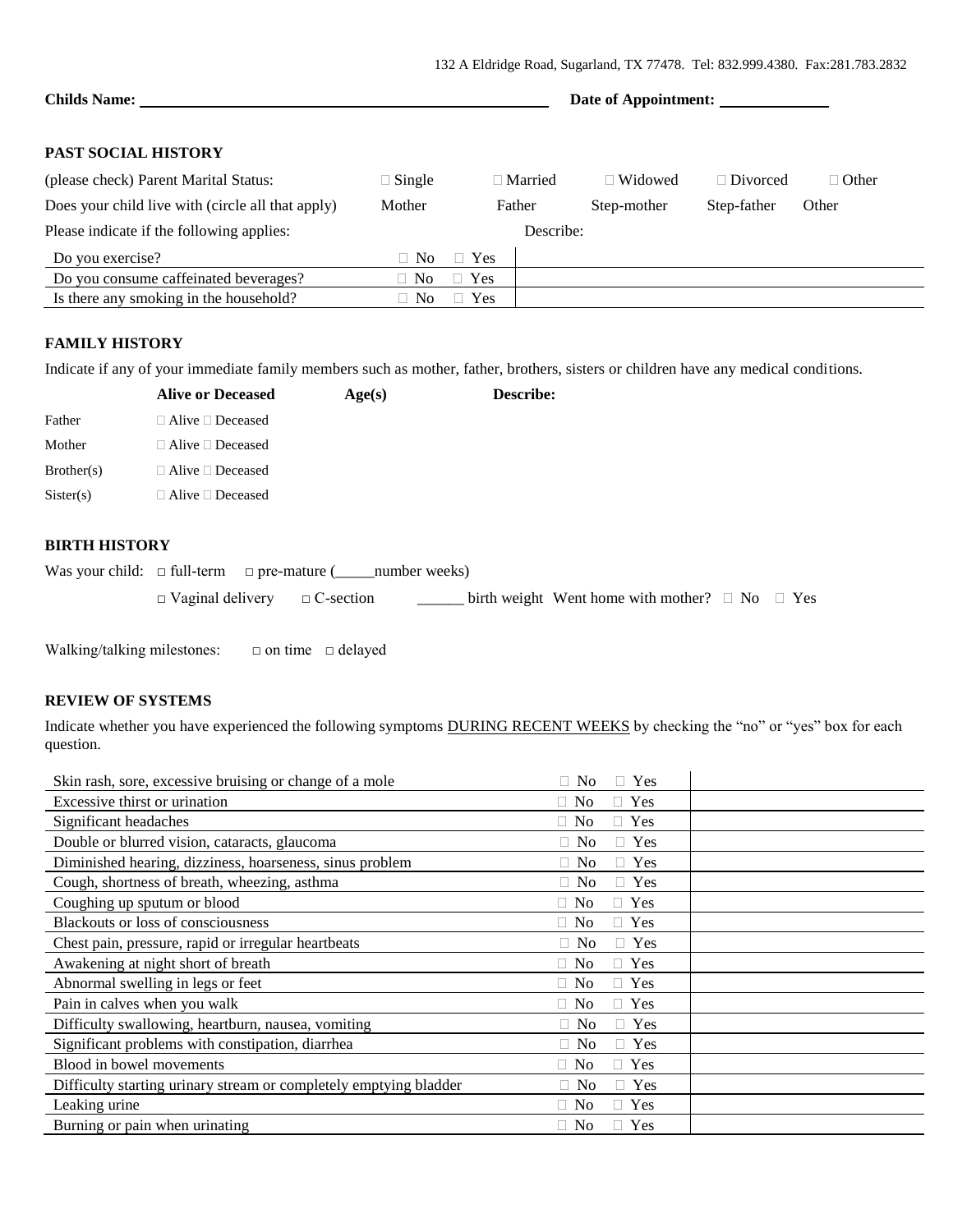## Childs Name: <u>Date of Appointment:</u> Date of Appointment:

| Fever, large lymph nodes                                      | $\Box$ Yes<br>∃ No   |                               |
|---------------------------------------------------------------|----------------------|-------------------------------|
| At risk for HIV or AIDS                                       | $\Box$ Yes<br>∃ No   |                               |
| Weight loss or gain of more than 10 pounds over 6 months      | $\Box$ No $\Box$ Yes |                               |
| Experiencing an unusually stressful situation                 | $\Box$ Yes<br>∃ No   |                               |
| Problems falling asleep, staying asleep, sleep apnea, snoring | $\Box$ Yes<br>∃ No   | (Please circle which symptom) |
|                                                               |                      |                               |

### **For medical team use only:**

**Signature of Patient / Patient's Authorized Representative:** 

**Today's Date:** 

*Thank you!*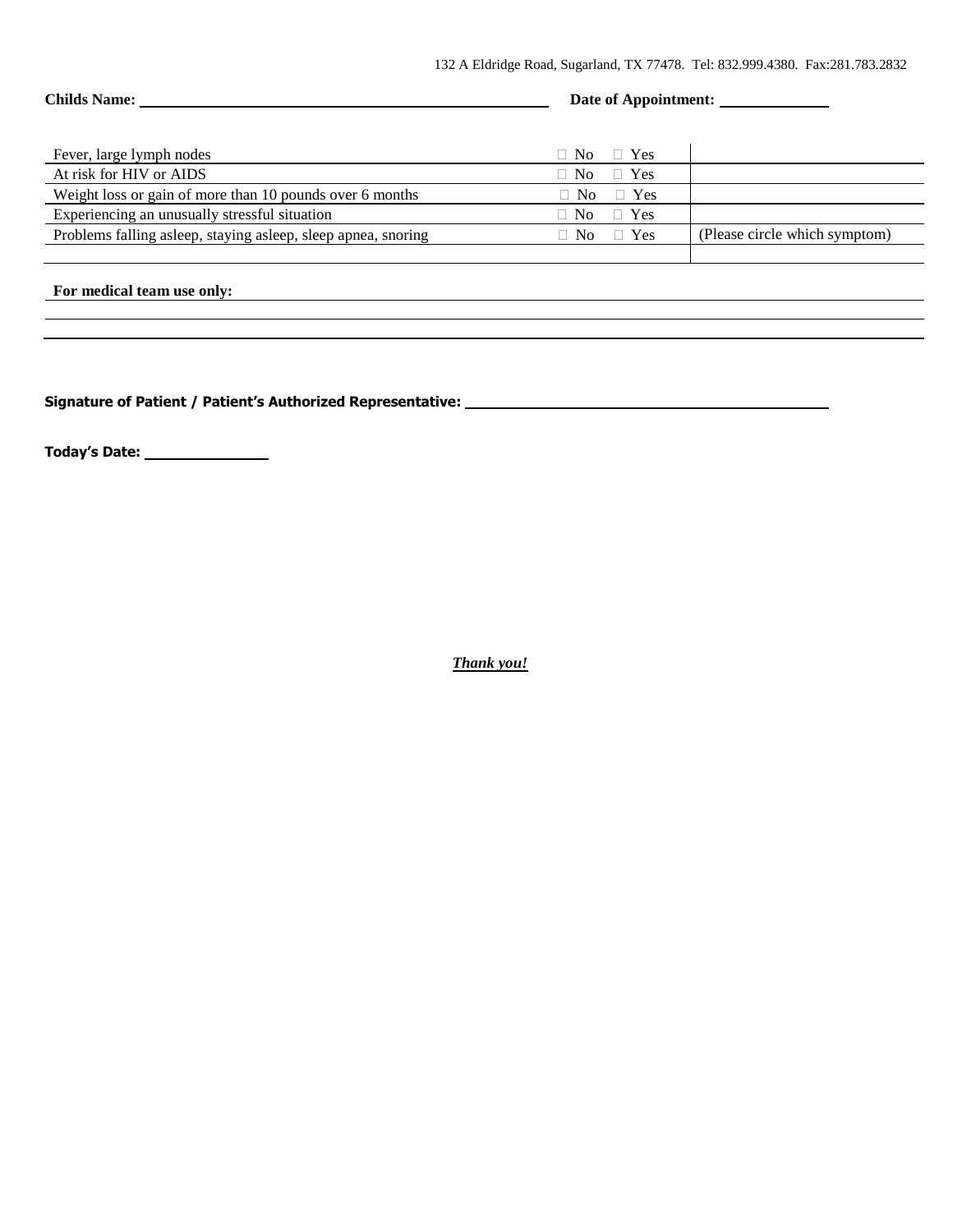I certify that I am hereby made aware of Ascent Sleep & Weight's **Notice of Privacy Practices** and that I have a right to receive a copy upon request. This Notice describes the type of uses and disclosures of my protected health information that might occur during my treatment, to facilitate the payment of my bills or in the performance of Ascent Sleep & Weight operations. The Notice also describes my rights and Ascent Sleep & Weight's duties with respect to my protected health information. I understand that copies of the **Notice of Privacy Practices** are available at the reception desk of Ascent Sleep & Weight and I may also request that a copy be mailed to me by emailing [sleepweight@outlook.com](mailto:sleepweight@outlook.com) or calling 832.999.4380.

Ascent Sleep & Weight reserves the right to change the privacy practices that are described in the **Notice of Privacy Practices**. I may obtain a revised **Notice of Privacy Practices** by calling the above number and requesting a revised copy be mailed to me or by asking for one at the time of my next appointment.

Signature of Patient / Patient's Authorized Representative: \_\_\_\_\_\_\_\_\_\_\_\_\_\_\_\_\_\_\_\_\_

Name of Patient's Authorized Representative: \_\_\_\_\_\_\_\_\_\_\_\_\_\_\_\_\_\_\_\_\_\_\_\_\_\_\_\_\_\_\_\_\_\_\_